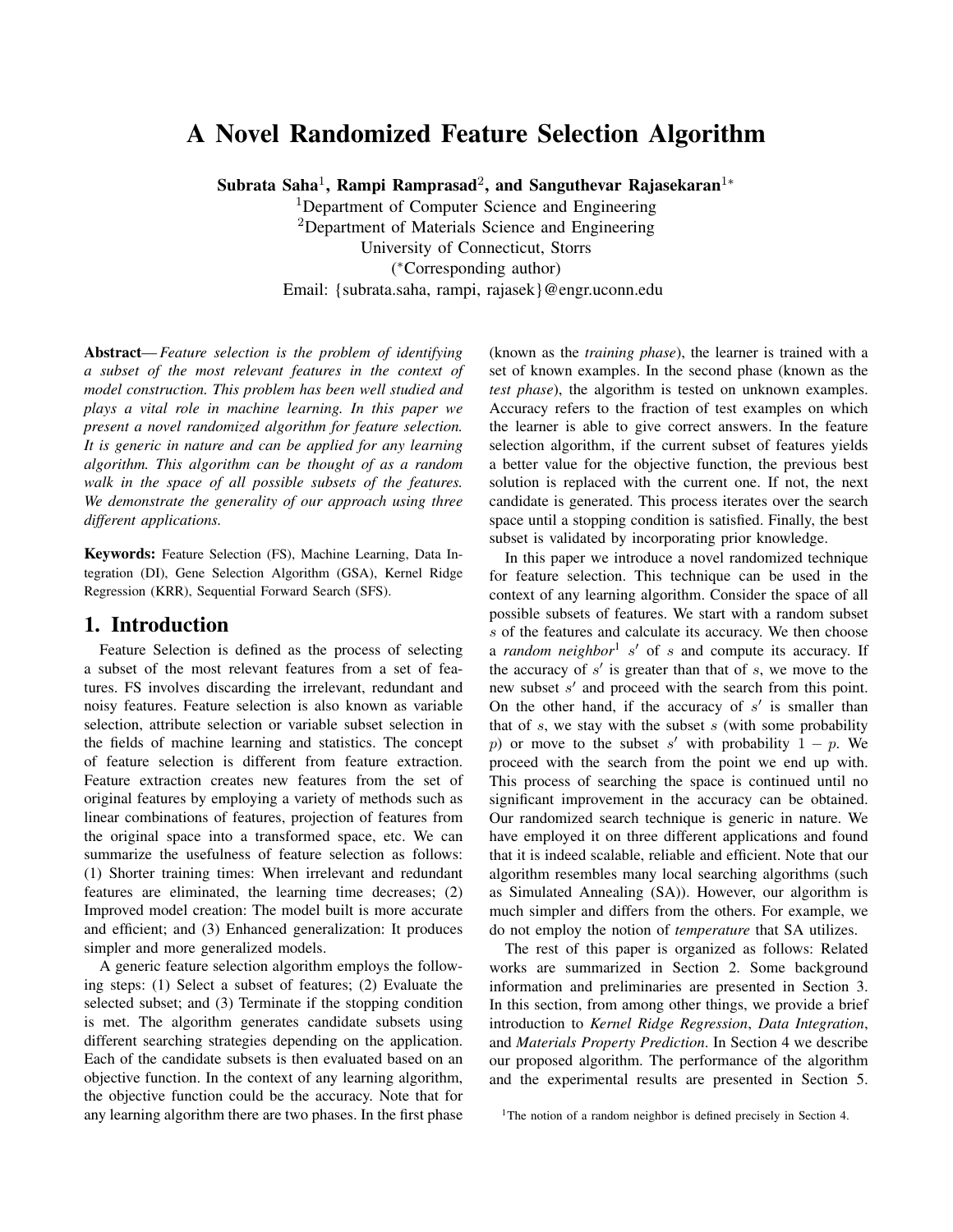Section 6 concludes the paper.

## 2. Related Works

In this section we provide a summary of some well-known feature selection algorithms. These algorithms differ in the way the candidate subsets are generated and in the evaluation criterion used.

### 2.1 Selection of candidate subsets

Subset selection begins with an initial subset that could be empty, the entire set of features, or some randomly chosen features. This initial subset can be changed in a number of ways. In forward selection strategy, features are added one at a time. In backward selection the least important feature is removed based on some evaluation criterion. Random search strategy randomly adds or removes features to avoid being trapped in a local maximum. If the total number of features is  $n$ , the total number of candidate subsets is  $2^n$ . An exhaustive search strategy searches through all the  $2<sup>n</sup>$ feature subsets to find an optimal one. Clearly, this may not be feasible in practice [1]. A number of heuristic search strategies have been introduced to overcome this problem. The branch and bound method [2] exploits exhaustive search by maintaining and traversing a tree, but stops the search along a particular branch if a predefined boundary value is exceeded. The branch and bound method has been shown to be effective on many problem instances.

Greedy hill climbing strategies modify the current subset in such a way that results in the maximum improvement in the objective function (see e.g., [3]). Sequential forward search (SFS) [4,5], sequential backward search (SBS), and bidirectional search [6] are some variations to the greedy hill climbing method. In these methods, the current subset is modified by adding or deleting features. SFS sequentially searches the feature space by starting from the empty set and selects the best single feature to add into the set in each iteration. On the contrary, SBS starts from the full feature set and removes the worst single feature from the set in each iteration. Both approaches add or remove features one at a time. Algorithms with sequential searches are fast and have a time complexity of  $O(n^2)$ . Sequential forward floating search (SFFS) and sequential backward floating search (SBFS) [7] combine the strategies followed by SFS and SBS. Some feature selection algorithms randomly pick subsets of features from the feature space by following some probabilistic steps and sampling procedures. Examples include evolutionary algorithms [8,9], and simulated annealing [10]. The use of randomness helps in the avoidance of getting trapped in local maxima.

#### 2.2 Evaluation of the generated subset:

After selecting the subsets from the original set of features, they are evaluated using an objective function. One possible objective function is the accuracy of the predictive model. Feature selection algorithms can be broadly divided into two categories: (1) wrapper, and (2) filter. In a wrapper method the classification or prediction accuracy of an inductive learning algorithm of interest is used for evaluation of the generated subset. For each generated feature subset, wrappers evaluate its accuracy by applying the learning algorithm using the features residing in the subset. Although it is a computationally expensive procedure, wrappers can find the subsets from the feature space with a high accuracy because the features match well with the learning algorithm. Filter methods are computationally more efficient than wrapper methods since they evaluate the accuracy of a subset of features using objective criteria that can be tested quickly. Common objective criteria include the mutual information, Pearson product-moment correlation coefficient, and the inter/intra class distance. Though filters are computationally more efficient than wrappers, often they produce a feature subset which is not matched with a specific type of predictive model and thus can yield worse prediction accuracies.

## 3. Background Summary

In this paper we offer a novel randomized feature selection algorithm and demonstrate its applicability using three different applications. The applications of interest are: 1) the prediction of materials properties, 2) data integration, and 3) analysis of biological data. We employ the following learning algorithms: Kernel Ridge Regression (KRR) and Support Vector Machine (SVM). In this section we provide a brief summary on these applications and learning algorithms.

#### 3.1 Kernel Ridge Regression (KRR)

Kernel ridge regression is a data-rich non-linear forecasting technique. It is applicable in many different contexts ranging from optical character recognition to business forecasting. KRR has proven to be better than many well-known predictors. It is not much different from ridge regression rather it employs a clever algebraic trick to improve the computational efficiency. The central idea in kernel ridge regression is to employ a flexible set of nonlinear prediction functions and to prevent over-fitting by penalization. It is done in such a way that the computational complexity is reduced significantly. This is achieved by mapping the set of predictors into a high-dimensional (or even infinitedimensional) space of nonlinear functions of the predictors. A linear forecast equation is then estimated in this high dimensional space. It also employs a penalty (or shrinkage, or ridge) term to avoid over-fitting. It is called kernel ridge regression since it uses the kernel trick to map the set of predictors into a high dimensional space and adds a ridge term to avoid over-fitting.

Assume that we are given N observations  $(x_1, y_1)$ ,  $(x_2, y_2), \ldots, (x_N, y_N)$  with  $x_i \in \Re^d$  and  $y_i \in \Re$ , for  $1 \leq i \leq N$ . Our goal is to find a function f such that  $f(x_i)$  is a good approximation of  $y_i$  for  $1 \le i \le N$ . Once we identify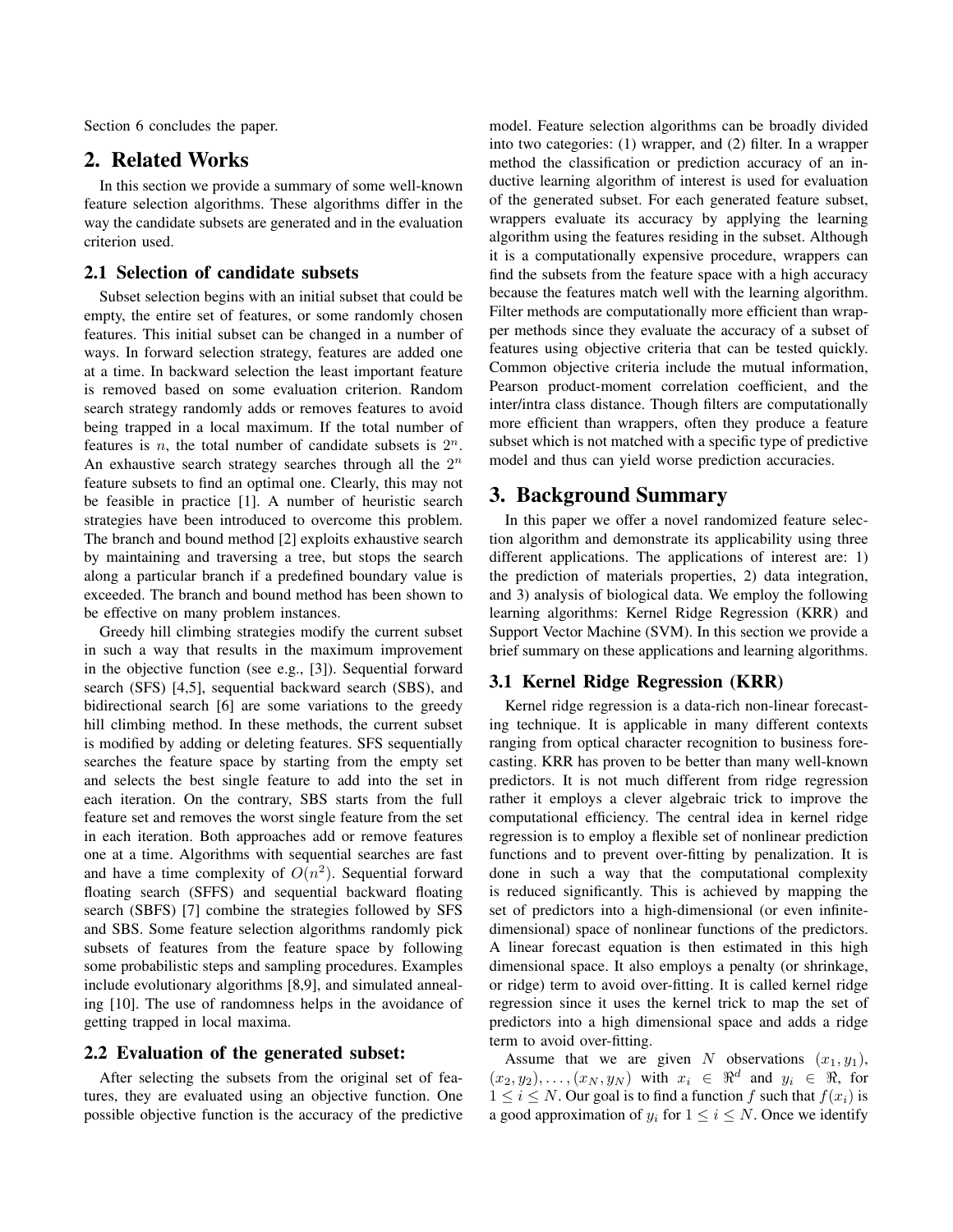such a function we can use it on any unknown observation  $x' \in \mathbb{R}^d$  to estimate the corresponding y' as  $f(x')$ . Ridge regression calculates the parameter vector  $w \in \mathbb{R}^d$  of a linear model  $f(x) = w \cdot x$  by minimizing the objective function:

$$
W_{RR}(w) = \frac{1}{2} \|w\|^2 + \frac{\gamma}{N} \sum_{i=1}^{N} (y_i - w.x_i)^2
$$
 (1)

The objective function used in ridge regression (1) implements a form of Tikhonov regularisation [11] of a sum-ofsquares error metric, where  $\gamma$  is a regularization parameter controlling the bias-variance trade-off [12].

A non-linear form of ridge regression [13] can be obtained by employing kernel trick. Here a linear ridge regression model is constructed in a higher dimensional feature space induced by a non-linear kernel function defining the inner product:

$$
K(x_a, x_b) = \varphi(x_a). \varphi(x_b)
$$
 (2)

The kernel function can be any positive definite kernel. One of the popular kernels is Gaussian radial basis function (RBF) kernel:

$$
K(x_a, x_b) = \exp\left(-\frac{\|x_a - x_b\|^2}{2\sigma^2}\right)
$$
 (3)

where  $\sigma$  is a tunable parameter. The objective function minimized in kernel ridge regression can be written as:

$$
W_{KRR}(w) = \frac{1}{2} \|w\|^2 + \frac{\gamma}{N} \sum_{i=1}^{N} \xi_i^2
$$
 (4)

subject to the constraints:

$$
\xi_i = y_i - w.\varphi(x_i), \forall i \in \{1, 2, \dots, N\}
$$

The output of the KRR model is given by the equation:

$$
f(x) = \sum_{i=1}^{N} \alpha_i \varphi(x_i) . \varphi(x) = \sum_{i=1}^{N} \alpha_i K(x_i, x)
$$
 (5)

#### 3.2 Gene Selection

Gene selection is based on SVMs [14-18] and it takes as input *n* genes  $\{g_1, g_2, g_3, \ldots, g_n\}$ , and *l* vectors  $\{v_1, v_2, v_3, \ldots, v_l\}$ . As an example, each  $v_i$  could be an outcome of a microarray experiment and each vector could be of the following form:  $v_i = \{x_i^1, x_i^2, x_i^3, ..., x_i^n, y_i\}$ . Here  $x_i^j$  is the expression level of the  $j^{th}$  gene  $g_j$  in experiment *i*. The value of  $y_i$  is either  $+1$  or  $-1$  based on whether the event of interest is present in experiment  $i$  or not. The problem is to identify a set of genes  $\{g_i^1, g_i^2, g_i^3, \ldots, g_i^m\}$  sufficient to predict the value of  $y_i$  in each experiment. Given a set of vectors, the gene selection algorithm learns to identify the minimum set of genes needed to predict the event of interest and the prediction function. These vectors form the training set for the algorithm. Once trained, the algorithm is provided with a new set of data which is called the test set. The accuracy of gene selection is measured in the test set as a percentage of microarray data on which the algorithm correctly predicts the event of interest. The procedure solely relies on the concept of SVM.

The gene selection algorithm of Song and Rajasekaran [19] is based on the ideas of combining the mutual information among the genes and incorporating correlation information to reject the redundant genes. The Greedy Correlation Incorporated Support Vector Machine (GCI-SVM) algorithm of [19] can be briefly summarized as follows: The SVM is trained only once and the genes are sorted according to the norm of the weight vector corresponding to these genes. Then the sorted list of genes are examined starting from the second gene. The correlation of each of these genes with the first gene is computed until one whose correlation with the first one is less than a certain predefined threshold is found. At this stage this gene is moved to the second place. Now the genes starting from the third gene are examined and the correlation of each of these genes with the second gene is computed until a gene whose correlation with the second gene is less than the threshold is encountered. The above procedure is repeated until end of the list of the sorted genes is reached. In the last stage, genes based on this adjusted sorted genes are selected. GCI-SVM brings the concept of sort-SVM and RFE-SVM [20] altogether which makes it more efficient.

#### 3.3 Data Integration

Data integration involves combining data residing in different sources and providing users with a unified view of these data [21]. As an example, the same person may have health care records with different providers. It helps to merge all the records with all the providers and cluster these records such that each cluster corresponds to one individual. Such an integration, for instance, could help us avoid performing the same tests again and hence save money.

Several techniques [22-25] have been proposed to solve the data integration problem. In [26] the authors have proposed several space and time efficient techniques to integrate multiple datasets from disparate data sources. They employ hierarchical clustering techniques to integrate data of similar types and avoid the computation of cross-products. It can cope up with some common errors committed in input data such as typing distance and sound distance. Furthermore, it can deal with some human-made typing errors e.g., reversal of the first and last names, nickname usage, and attribute truncation.

#### 3.4 Materials Property Prediction

If one wants to determine properties of a given unknown material, the traditional approaches are lab measurements or computationally intensive simulations (for example using the Density Functional Theory). An attractive alternative is to employ learning algorithms. The idea is to learn the desired properties from easily obtainable information about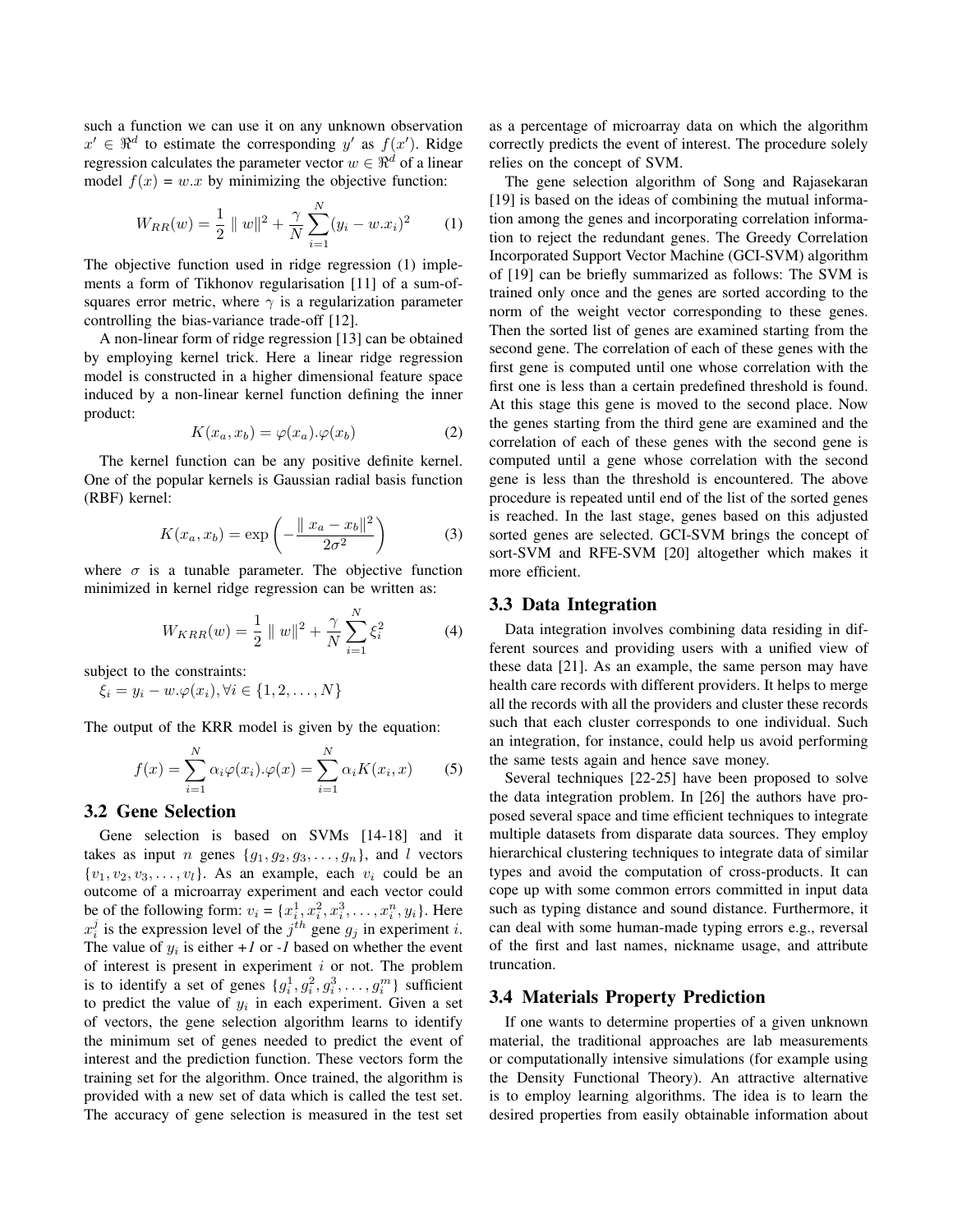the material. In this paper we consider an infinite polymeric chain composed of  $XY_2$  building blocks, with  $X = C$ , Si, Ge, or Sn, and  $Y = H$ , F, Cl, or Br. We are interested in estimating different properties of such chains including dielectric constant and band gap. We assume that an infinite polymer chain with a repeat unit containing 4 distinct building blocks, with each of these 4 blocks being any of  $CH_2$ ,  $SiF_2$ ,  $SiCl_2$ ,  $GeF_2$ ,  $GeC1_2$ ,  $SnF_2$ , or  $SnC1_2$ . By plotting the total dielectric constant (composed of the electronic and ionic contributions) and the electronic part of the dielectric constant against the computed band gap, we find some correlations between these three properties. While some correlations are self-evident (and expected)—such as the inverse relationship between the band gap and the electronic part of the dielectric constant, and the large dielectric constant of those systems that contain contiguous  $SnF<sub>2</sub>$  units—it is not immediately apparent if these observations may be formalized in order to allow for quantitative property predictions for systems (within this sub-class, of course) not originally considered. For example, can we predict the properties of a chain with a repeat unit containing 8 building blocks (with each of the blocks being any of the aforementioned units)? In Section 5, we show that this can indeed be done with high-fidelity using our randomized search method.

We use specific sub-structures, or *motifs* or *scaffolds*, within the main structure to create the attribute vector. Let us illustrate this using the specific example of the polymeric dielectrics created using  $XY_2$  building blocks. Say there are 7 possible choices (or motifs) for each  $XY_2$  unit:  $CH_2$ ,  $SiF_2$ ,  $SiCl<sub>2</sub>$ ,  $GeF<sub>2</sub>$ ,  $GeCl<sub>2</sub>$ ,  $SnF<sub>2</sub>$ , and  $SnCl<sub>2</sub>$ . The attribute vector may be defined in terms of 6 fractions,  $|f_1, f_2, f_3, f_4, f_5, f_6\rangle$ , where  $f_i$  is the fraction of  $XY_2$  type or motif i (note that  $f_7 = 1 - \sum_{i=1}^{6} f_i$ . One can extend the components of the attribute vector to include clusters of 2 or 3  $XY<sub>2</sub>$  units of the same type occurring together; such an attribute vector could be represented as  $|f_1, \ldots, f_6, g_1, \ldots, g_7, h_1, \ldots, h_7\rangle$ , where  $g_i$  and  $h_i$  are, respectively, the fraction of  $XY_2$  pairs of type i and the fraction of  $XY_2$  triplets of type i. In Section 5, we demonstrate that such a motif-based attribute vector does a remarkable job of codifying and capturing the information content of the  $XY_2$  polymeric class of systems, allowing us to train our machines and make high-fidelity predictions.

## 4. Our Algorithm

If we can identify a subset of the features that are the most important in determining a property, it will lead to computational efficiency as well as a better accuracy. It is conceivable that some of the features might be hurtful rather than helpful in predictions. Let  $\vec{A} = |a_1, a_2, \ldots, a_n\rangle$ be the set of features under consideration. One could use the following simple strategy, in the context of any learning algorithm, to identify a subset of  $\vec{A}$  that yields a better accuracy in predictions than  $\vec{A}$  itself. For some small value of k (for example 2), we identify all the  $\binom{n}{k}$  subsets of  $\vec{A}$ . For each such subset we train the learner, figure out the accuracy we can get, and pick that subset  $\vec{S}$  that yields the best accuracy. Now, from the remaining features, we add one feature at a time to  $\ddot{S}$  and for each resultant subset, we compute the accuracy obtainable from the learner. Let  $S'$ be the set (of size  $k + 1$ ) of attributes that yields the best accuracy. Next, from the remaining attributes, we add one feature at a time to  $\vec{S}'$  and identify a set of size  $k + 2$  with the best accuracy, and so on. Finally, from out of all of the above accuracies, we pick the best one.

We can think of the above simple technique as a greedy algorithm that tries to find an optimal subset of attributes and it may not always yield optimal results. On the other hand, it will be infeasible to try every subset of attributes (since there are  $2^n$  such subsets). We propose the following novel approach instead: Consider the space of all possible subsets of attributes. We start with a random point  $p$  (i.e., a random subset of the features) in this space and calculate the accuracy  $q$  corresponding to this subset. We then flip an unbiased three sided coin with sides 1, 2, and 3. If the outcome of the coin flip is 1, we choose a random neighbor  $p'$  of this point by removing one feature from  $p$  and adding a new feature to  $p$ . After choosing  $p'$ , we compute its accuracy q'. If  $q' > q$  then we move to the point p' and proceed with the search from  $p'$ . On the other hand, if  $q' < q$ , then we stay with point  $p$  (with some probability  $u$ ) or move to point  $p'$ with probability  $(1-u)$ . This step is done to ensure that we do not get stuck in a local maximum. If the outcome of the coin flip is 2, we choose a random neighbor  $p'$  by removing one feature from  $p$  and compute its accuracy  $q'$ . The next steps are the same as stated in the case of 1. Consider the last case where the outcome of the coin flip is 3. We choose a random neighbor  $p'$  by adding one feature to  $p$  and compute its accuracy  $q'$ . The rest of the steps are the same as above. If  $q' > q$  then we move to the point p' and proceed with the search from p'. On the other hand, if  $q' < q$ , then we stay with point  $p$  (with some probability  $u$ ) or move to point  $p'$ with probability  $(1-u)$ . We proceed with the search from the point we end up with. This process of searching the space is continued until no significant improvement in the accuracy can be obtained. A relevant choice for u is  $\exp(-c(q - q'))$ for some constant  $c$ . In fact, the above algorithm resembles the simulated annealing (SA) algorithm of [30]. Note that our algorithm is very different from SA. In particular, our algorithm is much simpler than SA. Details of our algorithm can be found in Algorithm 1.

## 5. Results and Discussions

We have employed our randomized feature selection algorithm on three different application domains. These applications include but not limited to the prediction of properties of materials, data integration, and processing of biological data. Our algorithm is generic and can be used in conjunction with any learning algorithm.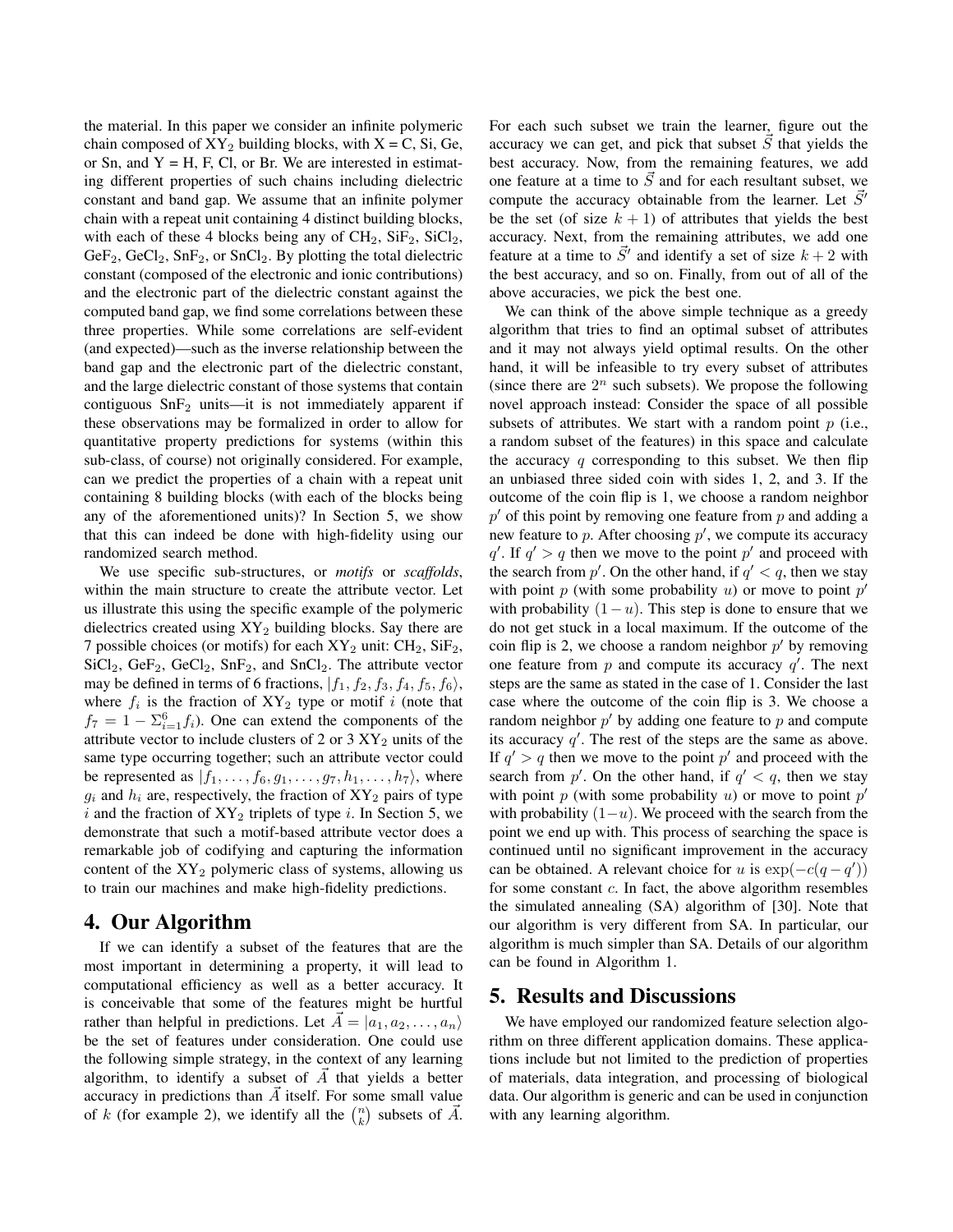|              | <b>Algorithm 1: Randomized Feature Selection</b>                                                     |  |  |  |  |  |  |
|--------------|------------------------------------------------------------------------------------------------------|--|--|--|--|--|--|
|              | <b>Input:</b> The set $F$ of all possible features and an Inductive Learning Algorithm $\mathcal{L}$ |  |  |  |  |  |  |
|              | <b>Output:</b> A near optimal subset $F'$ of features                                                |  |  |  |  |  |  |
|              | begin                                                                                                |  |  |  |  |  |  |
| $\mathbf{1}$ | Randomly sample a subset $F'$ of features from $F$ .                                                 |  |  |  |  |  |  |
| 2            | Run the inductive learning algorithm $\mathcal L$ using the features in $F'$ .                       |  |  |  |  |  |  |
| 3            | Compute the accuracy A of the concept C learnt by $\mathcal{L}$ .                                    |  |  |  |  |  |  |
| 4            | repeat                                                                                               |  |  |  |  |  |  |
| 5            | Flip an unbiased three sided coin with sides 1, 2, and 3.                                            |  |  |  |  |  |  |
| 6            | <b>if</b> (the outcome of the coin flip is $1$ ){                                                    |  |  |  |  |  |  |
| 7            | Choose a random feature f from $F - F'$ and add it to F'.                                            |  |  |  |  |  |  |
| 8            | Remove a random feature $f'$ from $F'$ to get $F''$ .                                                |  |  |  |  |  |  |
| 9            | } else if (the outcome of the coin flip is $2$ ){                                                    |  |  |  |  |  |  |
| 10           | Choose a random feature f from $F - F'$ and add it to F' to get F''.                                 |  |  |  |  |  |  |
| 11           | } else if (the outcome of the coin flip is $3$ ){                                                    |  |  |  |  |  |  |
| 12           | Remove a random feature f from $F'$ to get $F''$ .                                                   |  |  |  |  |  |  |
| 13           | ł                                                                                                    |  |  |  |  |  |  |
| 14           | Run the inductive learning algorithm $\mathcal L$ using the features in $F''$ .                      |  |  |  |  |  |  |
| 15           | Compute the accuracy $A'$ of the concept $C'$ learnt by $\mathcal{L}$ .                              |  |  |  |  |  |  |
| 16           | <b>if</b> $(A' > A)$ {                                                                               |  |  |  |  |  |  |
| 17           | $F' := F''$ and $A := A'$ ; Perform the search from $F'$ .                                           |  |  |  |  |  |  |
| 18           | $\}$ else $\{$                                                                                       |  |  |  |  |  |  |
| 19           | With probability $u$ perform the search from $F'$ and                                                |  |  |  |  |  |  |
|              | with probability $1 - u$ perform the search from $F''$ with $A := A'$ .                              |  |  |  |  |  |  |
| 20           | ł                                                                                                    |  |  |  |  |  |  |
|              | <b>until</b> no significant improvement in the accuracy can be obtained;                             |  |  |  |  |  |  |
| 21           | Output $F'$ .                                                                                        |  |  |  |  |  |  |

#### 5.1 Gene Selection

We have used the gene selection algorithm to identify some of the best features that can together identify two groups. The gene selection algorithm has two phases. In the first phase, the algorithm is trained with a training dataset. In this phase the algorithm comes up with a model of concept. In the second phase of the algorithm a test dataset is presented. The model learned in the first phase is used to classify the elements residing in the test dataset. As a result, the accuracy of the model learned can be computed. At first, we generated 4 datasets each having 200 subjects with 15, 20, 25, and 30 features, respectively. Each of the features has been given a random value in the range [0, 99]. We then randomly assigned a class label to each of the subjects residing in each dataset. Specifically, each subject is assigned to group 1 with probability  $\frac{1}{2}$  and it is assigned

to group 2 with probability  $\frac{1}{2}$ . We trained the classifier using a training set which consists of 50 percent of data from each of group 1 and group 2 (data being chosen randomly). The test set is formed using the other 50 percent from group 1 and group 2, respectively. GSA is trained with the training set and it builds a model of concept using SVMs. We have used LINEAR, and GAUSSIAN RBF to build the model of concept. The result is a  $n \times m$  matrix where n is the number of subjects and  $m$  is the most influential features of the training dataset. Using the test data we have measured the accuracy. After employing our randomized search technique in conjunction with gene selection algorithm, the accuracy is greatly improved and at the same time the number of features is decreased significantly (please, see TABLE 1).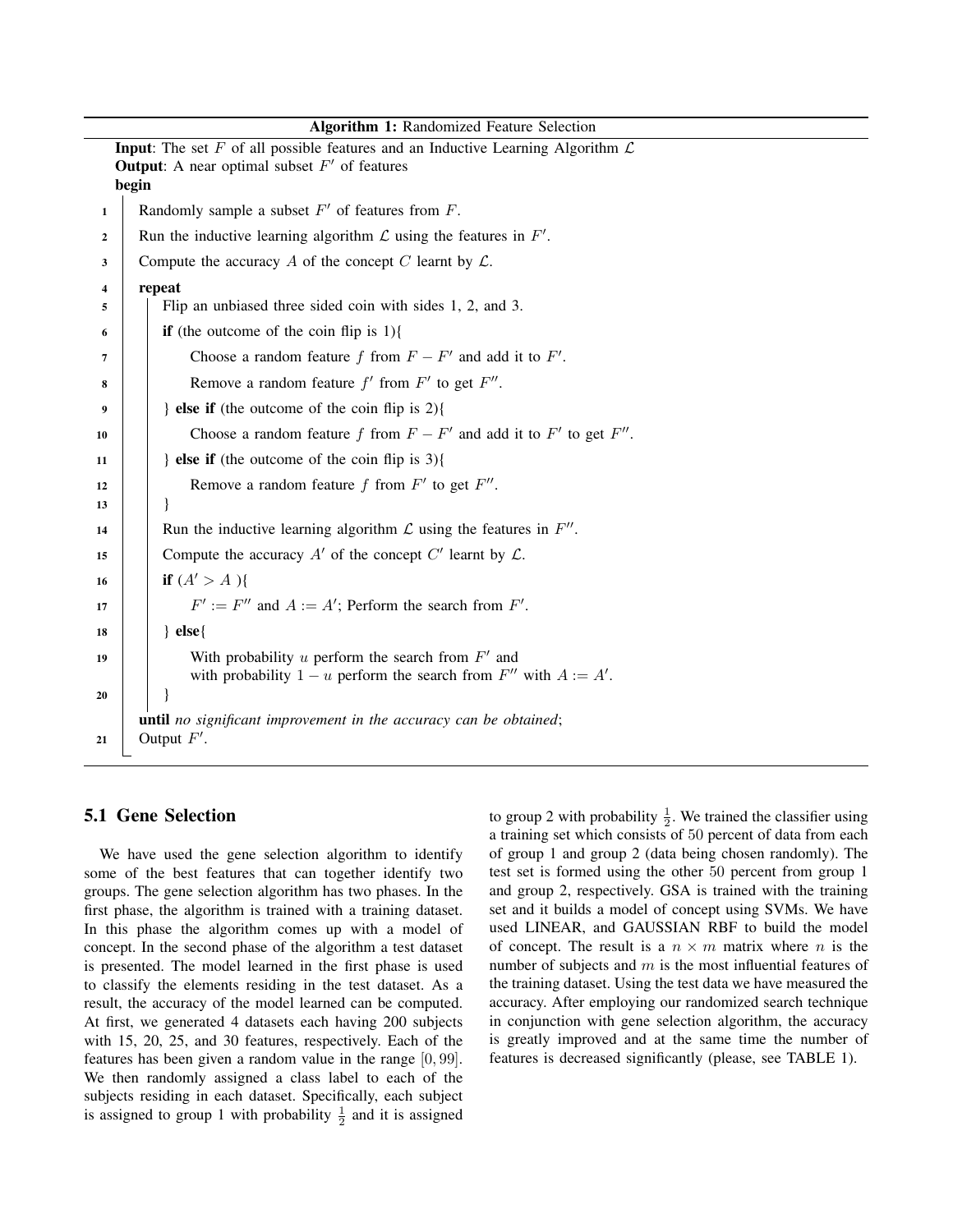|                 |          |               | Modified GSA |               |  |
|-----------------|----------|---------------|--------------|---------------|--|
| Method          | Accuracy | # of Features | Accuracy     | # of Features |  |
| <b>GAUSSIAN</b> | 50%      | 15            | 54%          | 10            |  |
| <b>LINEAR</b>   | 49%      | 15            | 62%          | 12            |  |
| <b>GAUSSIAN</b> | 52%      | 20            | 60%          | 13            |  |
| <b>LINEAR</b>   | 53%      | 20            | 65%          | 13            |  |
| <b>GAUSSIAN</b> | 49%      | 25            | 58%          | 9             |  |
| <b>LINEAR</b>   | 50%      | 25            | 58%          | 11            |  |
| <b>GAUSSIAN</b> | 50%      | 30            | 59%          | 13            |  |
| <b>LINEAR</b>   | 56%      | 30            | 62%          | 13            |  |
|                 |          |               | <b>GSA</b>   |               |  |

Table 1: GSA and modified GSA (GSA and mo-GSA) schemes

## 5.2 Data Integration

Data integration technique of [26] is used to detect similar types of data from a set of databases. To test the performance of our approach, we generated 4 datasets each having 10,000 subjects where each subject has 5 features. The features consist of a person's first name, last name, date of birth, sex, and zip code. In general, each person has multiple records. Since errors are introduced randomly in the features, instances of the same individual may differ from each other. Accuracy of any data integration method is calculated as the fraction of persons for whom all the instances have been correctly identified to be belonging to the same person.

We have employed our randomized feature selection algorithm on the data integration technique of [26]. The accuracy has been greatly improved and at the same time the number of features has also decreased (please, see TABLE 2).

#### 5.3 Materials Property Prediction

We consider polymeric dielectrics created using the  $XY_2$ blocks as described in Section 3. If we assume that our repeat unit consists of 4 building blocks, and that each building block can be any of 7 distinct units (namely,  $CH_2$ ,  $SiF_2$ ,  $SiCl<sub>2</sub>$ ,  $GeF<sub>2</sub>$ ,  $GeCl<sub>2</sub>$ ,  $SnF<sub>2</sub>$ , and  $SnCl<sub>2</sub>$ ), we have a total of 175 distinct polymer chains (accounting for translational symmetry). Of these, we set 130 to be in the training set, and the remainder in the test set to allow for validation of the machine learning model.

Attribute vectors may be chosen in different ways. Consider the motif-based one as described in Section 3, i.e., our attribute vector,  $\vec{A}^i = |f_1^i, \dots, f_6^i, g_1^i, \dots, g_7^i, h_1^i, \dots, h_7^i\rangle$ where  $f_j^i$ ,  $g_j^i$  and  $h_j^i$  are, respectively, the fraction of  $XY_2$ units of type j, the fraction of pair clusters of  $XY_2$  units of type  $j$  and the fraction of triplet clusters of  $XY_2$  units of type j. Once our machine has learned how to map between the attribute vectors and the properties using the training set, we make predictions on the test set (as well as the training set). Furthermore, we considered several 8-block repeat units (in addition to the 175 4-block systems), and performed our machine learning scheme.

We have tested the above techniques on the KRR scheme presented in Section 3 with the systems represented using the motif-based attribute vectors. We refer to the greedy extension as the modified greedy KRR (mg-KRR) approach and the modified optimization version as mo-KRR. An assessment of the improvement in the predictive power when mg-KRR and mo-KRR are used for the three properties of interest (namely, the band gap, the electronic part of the dielectric constant and the total dielectric constant) is presented in Table 3. As can be seen, the level of accuracy of the machine learning schemes is uniformly good for all three properties across the 4-block training and test set, as well as the 8-block test set, indicative of the high-fidelity nature of this approach. In particular, note that the mg-KRR and mo-KRR methods, in general, lead to better accuracy. More importantly, typically, the number of attribute components decreases significantly. This means a significant reduction in the run times of the algorithms while predicting parameter values for an unknown material.

## 6. Conclusions

We have presented a novel randomized search technique which is generic in nature and can be applied to any inductive learning algorithm for selecting a subset of the most relevant features from the set of all possible features. The proposed scheme falls into the class of wrapper methods where the prediction accuracy in each step is determined by the learning algorithm of interest. To demonstrate the validity of our approach, we have applied it in three different applications, namely, biological data processing, data integration, and materials property prediction. It is evident from the simulation results shown above that our proposed technique is indeed reliable, scalable, and efficient.

# Acknowledgment

This work has been supported in part by the following grants: NSF 0829916 and NIH R01-LM010101.